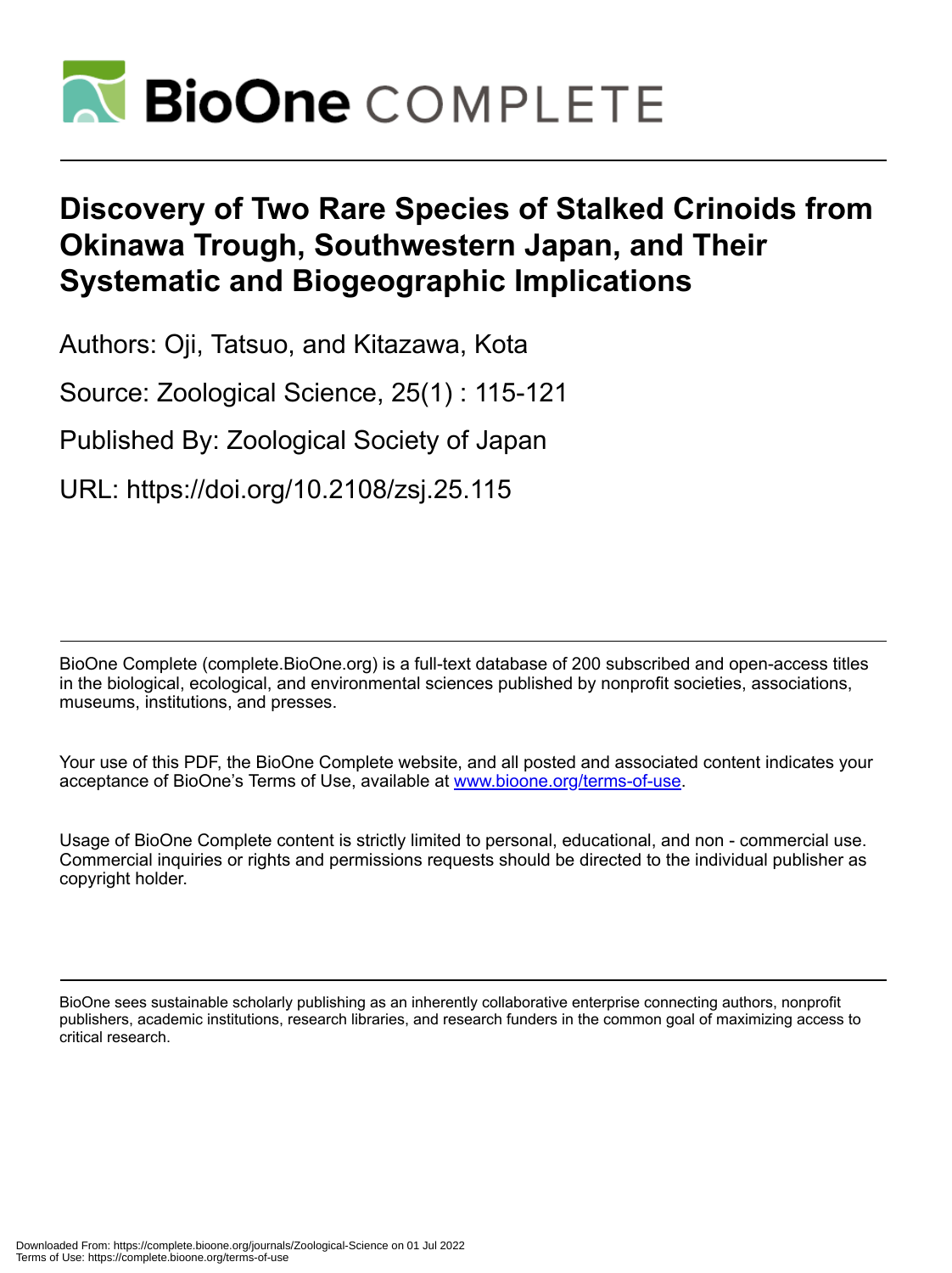# **Discovery of Two Rare Species of Stalked Crinoids from Okinawa Trough, Southwestern Japan, and Their Systematic and Biogeographic Implications**

# **Tatsuo Oji\* and Kota Kitazawa**

Department of Earth and Planetary Science, The University of Tokyo, Hongo, Tokyo 113-0033, Japan

**A recent submersible dive on the southern slope of Aguni Knoll, central Okinawa Trough has led to a discovery of two rare species of stalked crinoids, Proisocrinus ruberrimus and Naumachocrinus hawaiiensis, both of uncertain taxonomic affinity. The specimens of Proisocrinus ruberrimus, here termed "Moulin rouge" as a pseudonym due to its conspicuous red color, were collected from depths of approximately 1,800 m and are characterized by a long, slender stalk. The proximal columnals are pentalobate in cross section, with isocrinid-like articular facets; several bear rudimentary cirri. The following columnals lose the cirri and rapidly become almost circular; their facets bear radiating crenulations similar to those of Millericrinida. The characters observed in the proximal stalk indicate that the 'Moulin Rouge' (P. ruberrimus) belongs to the order Isocrinida rather than to the order Millericrinida. Naumachocrinus hawaiiensis was collected at a depth of 1,440 m. The long, cylindrical crown and number of arms indicate that Naumachocrinus should be classified in the Bathycrinidae.**

**Key words:** crinoid, taxonomy, biogeography, ecology

# **INTRODUCTION**

The Okinawa Trough is a long, crescent-shaped basin extending for over 1,000 km in a NE-SW direction, with a maximum depth of around 2,000 m. It is bordered to the north by the continental shelf of the East China Sea and to the south by the Okinawa Archipelago. Thus the deep-sea environment of the trough is somewhat isolated from the other deep-sea environments of the Pacific, and it is possible that the fauna of this basin may be relatively isolated from the faunas in the adjacent seas. Because the stalked crinoid fauna of the trough is almost unknown, except for some brief sightings by submersible dives, it has not been clear whether it is similar to that of the rest of the western Pacific or is a distinctly different fauna.

A submersible dive by Shinkai 6500 was made on the southern slope of Aguni Knoll, central Okinawa Trough, on 18 July 2006. The foot of the knoll lies at approximately 1,800 m depth, and the summit is at approximately 1,240 m. During this dive, two species were collected: Proisocrinus ruberrimus from the southern foot of the Knoll (1,804–1,763 m) and Naumachocrinus hawaiiensis from further up the southern slope, at 1,440 m. Observations from the slope of Aguni Knoll by submersible revealed frequent exposures of pillow lava and fallen blocks of lava that provide an appropriate anchorage for these crinoids.

Proisocrinus ruberrimus Clark is rare in the western

\* Corresponding author. Phone: +81-3-5841-4506; Fax : +81-3-5841-4555; E-mail: oji@eps.s.u-tokyo.ac.jp doi:10.2108/zsj.25.115

Pacific. It attaches on rocky substrates via an attachment disk, and thus is difficult to collect by trawl or dredge. Though it has been observed from submersibles in waters near Tahiti, Hawaii, and New Caledonia (Roux, 1980, 1994; see also Monterey Bay Research Institute web page at http://www.mbari.org/expeditions/hawaii/Leg2/April16.htm), there are only two specimen records (Clark, 1910; Roux, 1980) in addition to the present discovery.

This has been a problematic species from the systematic viewpoint. A single specimen was discovered off the Philippines by the US vessel Albatross in 1909. Clark (1910) described this crinoid without assigning it to any particular family or order. Instead, he suggested an affinity with various higher-level groups, such as "Pentacrinidae" (=Isocrinidae, included in Isocrinida), Millericrinida, or Bathycrinidae (Bourgueticrinida). This is because this species appears at least superficially as a "composite," composed of skeletal parts from different taxa: the crown of a bathycrinid, the proximal stalk of an isocrinid, and the intermediate to distal stalk of a millericrinid. In his later revision of the family Pentacrinidae (=Isocrinidae), Clark (1923) did not include Proisocrinus. Rasmussen (1978) placed P. ruberrimus in a new, monospecific family, Proisocrinidae, within the order Isocrinida, stressing its affinity with Isocrinidae on the basis of its cirri-bearing nodals in the proximal stalk. However, Roux (1997) proposed that this genus should be included in the order Millericrinda based on the distribution of ambulacra on the disk, and columnal articular facets with radiating rather than the petaloid crenulations typical of isocrinids. Recently, Cohen et al. (2004) conducted a molecular phylogenetic analysis of 10 crinoid genera (10 species), including Proisocrinus. Although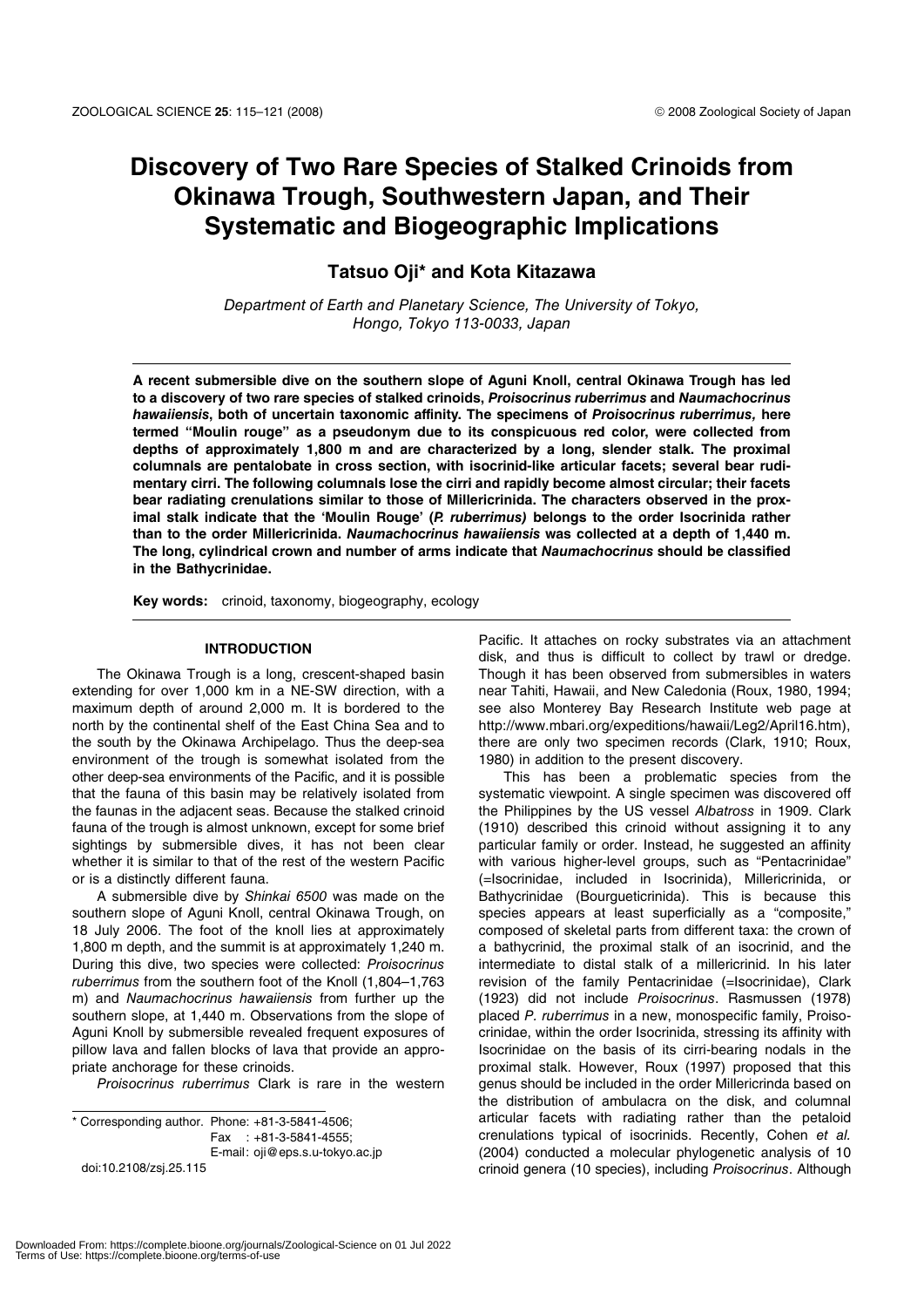molecular data were not available for Proisocrinus, these authors suggested from a cladistic analysis of morphological characters that this genus "is weakly attached to the isocrinid clade" (Cohen et al., 2004, p. 605).

Naumachocrinus hawaiiensis Clark is a moderate-sized bourgueticrinid with a long, slender crown, and it has strongly twisting columnals with synarthrial articulations in the distal part of the stalk. This species also has a terminal attachment disk. The holotype lacks arms above the first primibrachials, thus missing an important diagnostic part of the crinoid. Clark (1912) included this genus in the family

Phrynocrinidae based on the existence of an attachment disk rather than radicular cirri (which are common in the family Bathycrinidae), and by its moderately large size. Clark (1973) included N. hawaiiensis in a new family, Porphyrocrinidae, in the order Bourgueticrinida, because of its cylindrical calyx and attachment disk. Rasmussen (1978) maintained this interpretation. However, Améziane-Cominardi (1991) reported occurrences of specimens of N. hawaiiensis by French BIOCAL and CALSUB expeditions off New Caledonia. She also mentioned that several specimens of this species were collected with their arms. There



Fig. 1. Underwater photographs of stalked crinoids collected from the Okinawa Trough. (A) Proisocrinus ruberrimus, Specimen 4, 1,804 m. **(B)** Proisocrinus ruberrimus, Specimen 1, 1,803 m. **(C)** Naumachocrinus hawaiiensis, Specimen 1, 1,440 m.



**Fig. 2.** Proisocrinus ruberrimus. **(A)** Specimen 4 with complete stalk and crown. Note distal attachment disk. **(B)** Proximal stalk and proximal crown of Specimen 4. Note that the cirri on the proximal nodals disappear distally. **(C)** Specimen 1. **(D)** Holotype. Almost all the arms are regenerated. Scales are 10 cm (A, C, D) and 5 cm (B).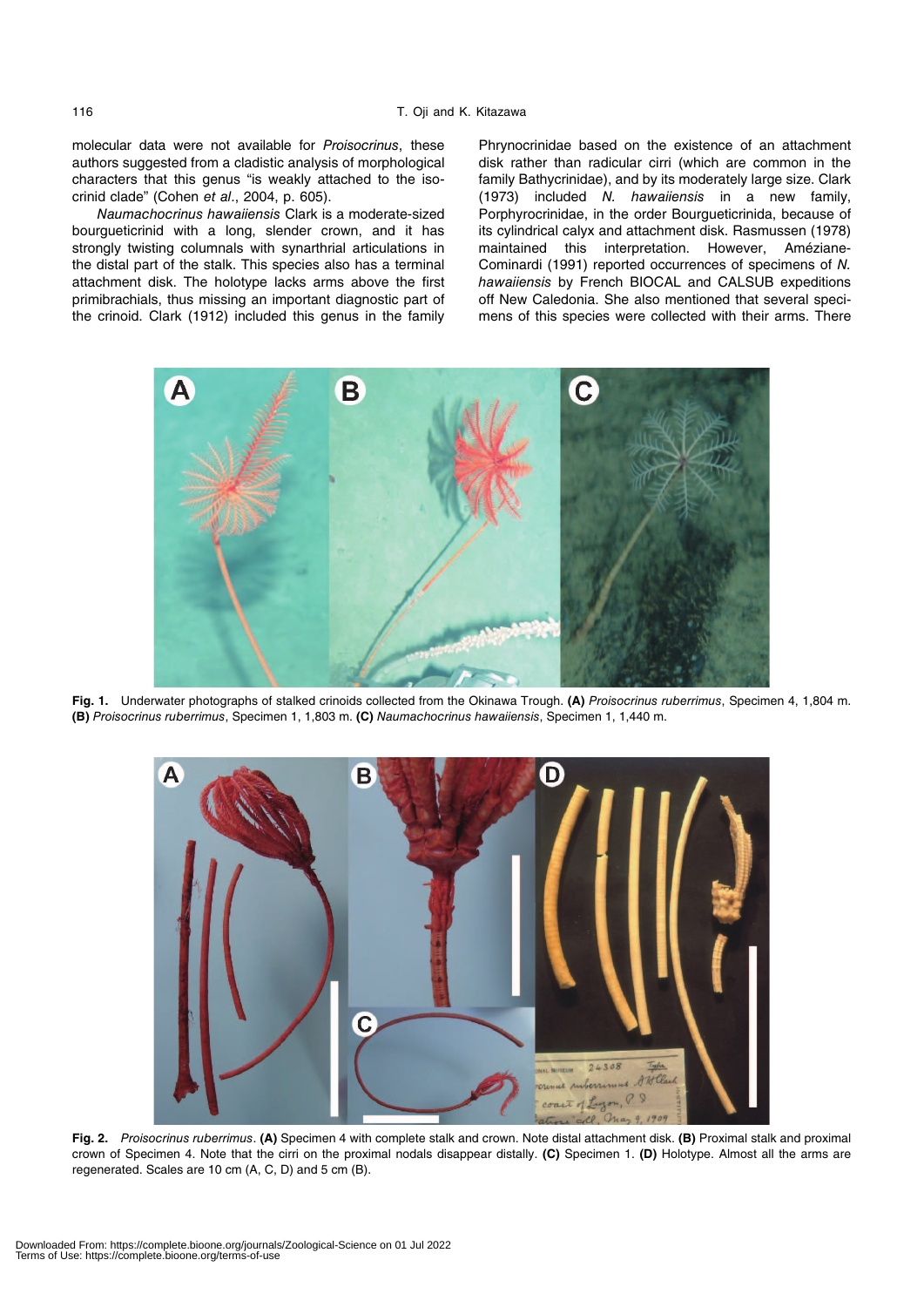are ten arms, and thus she classified this species in the Bathycrinidae (1991, p. 114). Mironov (2000) also proposed that Naumachocrinus should be placed in the Bathycrinidae. The new specimen retains complete arms, a critical taxonomic feature that should help clarify its phylogenetic position.

The purpose of this paper is to provide new morphological data on these two species collected by the recent submersible dive, and to discuss their biogeographical and ecological implications.

# **MATERIALS AND METHODS**

Five specimens of Proisocrinus ruberrimus, collected during Shinkai 6500 dive No. 961 on 18 July 2006, were examined. Of these, four specimens (1 to 4) were collected from a pillow lava at Locality 1 (27°00.71'N, 126°37.02'E, depth 1,803–1,804 m) (Figs. 1A, B, 2A–C), and one specimen (5) was collected on a fallen block of lava at Locality 2 (27°00.82'N, 126°37.03'E, depth 1,765 m). Both localities are on the southern foot of Aguni Knoll. The holotype (USNM 24308, National Museum of Natural History, Washington D.C.) was also examined. This specimen was collected by the Albatross in 1909 off the Philippines (15°58.15'N, 119°40.20'E, depth 1,719 m). Over time it has lost its original color and is now nearly white (Fig. 2D). The original label on this specimen notes, "brilliant uniform scarlet," typical of the "Moulin Rouge."

Two specimens of Naumachocrinus hawaiiensis, each

anchored by a terminal attachment disk on rocky substrate, were collected from Locality 3 (27°01.27'N, 126°37.10'E, depth 1,440 m) (Fig. 1B).

Three specimens of P. ruberrimus and two of N. hawaiiensis were kept in 99.5% ethanol for macroscopic observation and for a future phylogenetic molecular analysis. Two specimens of P. ruberrimus were kept in 10% formalin diluted with sea water. Part of the stalk of Specimen 3 was disarticulated in diluted Chlorox bleach for a few hours, then washed in tap water and air-dried. The disarticulated columnals were observed and photographed by a binocular microscope (Olympus SZH10) with a digital camera (Olympus DP 70).

All the specimens collected from the Okinawa Trough are in the University Museum, The University of Tokyo, under accession numbers UMUT RE 29474–RE 29478 for Proisocrinus ruberrimus and RE 29479 and RE 29480 for Naumachocrinus hawaiiensis.

#### **RESULTS**

# **Taxonomy**

Proisocrinus ruberrimus Clark, 1910 (Figs. 1A, B, 2, 3; Table 1)

Specimens of P. ruberrimus are relatively large, with stalk length 65–84.3 cm (except for specimens with incomplete stalks) and crown length 11–17 cm (Table 1). Arm division occurs twice or three times, and the total number of



**Fig. 3.** Articular facets of columnals of Proisocrinus ruberrimus. All from Specimen 3. **(A)** Columnal from proximal stalk showing its pentalobate outline with five ligamentary fields surrounded by ridges and furrows. **(B)** Columnal from intermediate stalk. Note circular outline, with radiating ridges and furrows. **(C)** Columnal from distal stalk. Scale is 5 mm.

**Table 1.** Size of specimens of Proisocrinus ruberrimus from the Okinawa Trough. Stalk length is in centimeters; other stalk measurements are in millimeters. Attachment disks are retained only in Specimens 1 and 3. The most distal stalk diameter of Specimens 1 and 3 represents the diameters of columnals before enlarging toward the attachment disk. Other specimens (\*) lack the most distal part of the stalk due to breakage during sampling, and thus stalk length and diameter were measured to the most distal parts of the remaining stalk. Data on the stalk of the holotype were adopted from Clark (1911).

|          | stalk length | most proximal  | most distal    | no. of arms | arm length |
|----------|--------------|----------------|----------------|-------------|------------|
|          |              | stalk diameter | stalk diameter |             |            |
| No. 1    | 66.5         | 5.0            | 11.0           | 20          |            |
| No. 2    | 65           | 5.3            | 9.9            | 15          | 12.5       |
| No. 3*   | 48           | 5.3            | 6.3            | 17          | 14         |
| No. 4*   | 58           | 5.0            | 11.0           | 20          | 12         |
| No. 5*   | 75           | 5.9            | 8.0            | >14         | 17         |
| Holotype | 84.3         | 6              | 9.5            | 20          | 15.5       |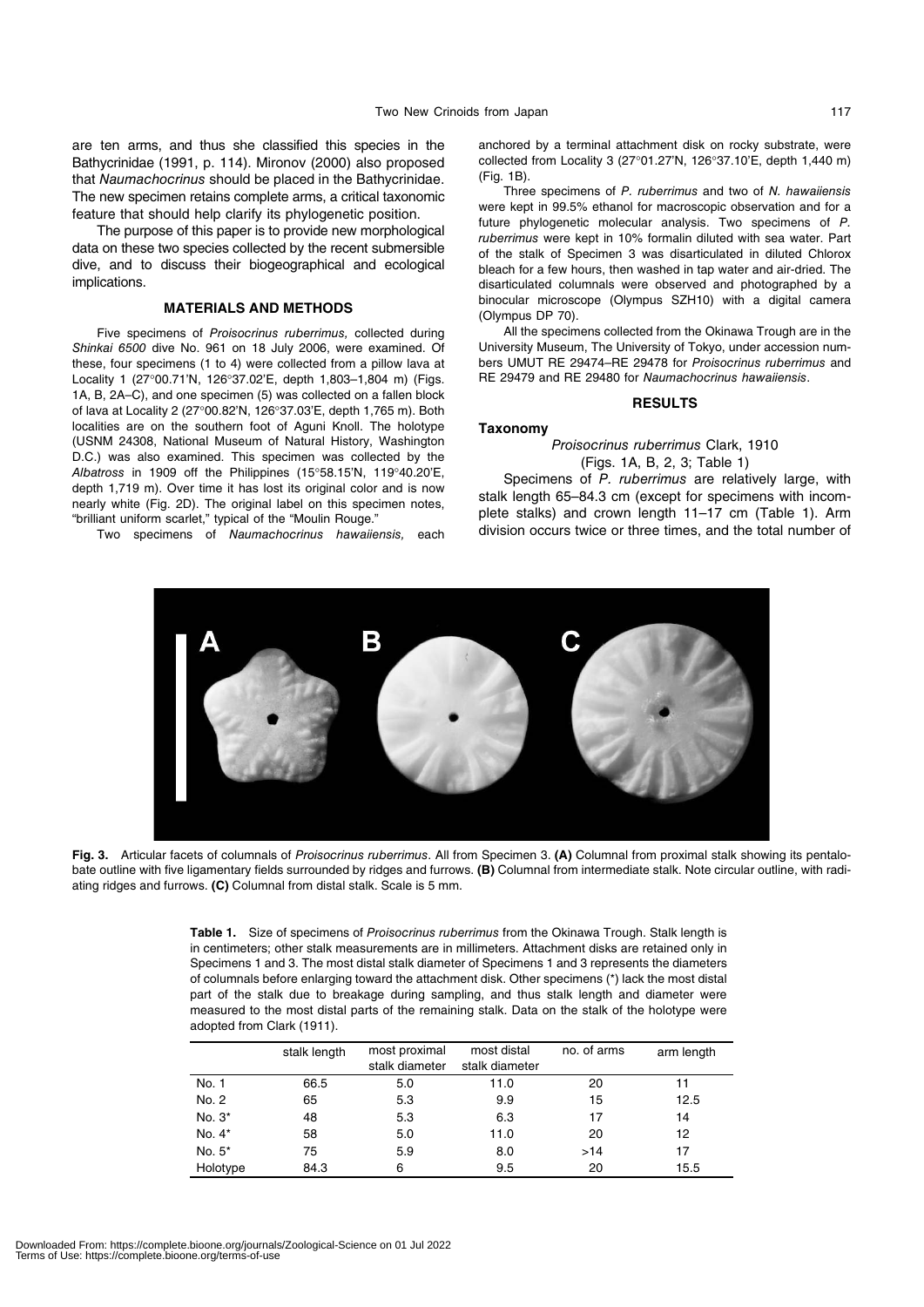arms ranges from 15 to 20, except for one incomplete specimen (no. 5) in which the original number of arms is unknown.

There are short cirri on the nodals in the proximal part of the stalk (Fig. 2B), as in all isocrinids. The proximal stalk is sub-rounded pentagonal in outline and consists of short columnals. Nodals are slightly thicker than internodals. There are gradual insertions of internodals toward the distal stalk, and the number of internodals per noditaxis increases from one to more than 30. The cirri become gradually shortened, and no cirri are observed in the intermediate to distal part of the stalk. In the intermediate to distal stalk, the distinction of nodals from internodals becomes blurred and thus unclear, leaving almost no trace of a cirrus scar, with an almost uniform thickness of columnals. There is a gradual increase in stalk diameter distally, from 5–7 mm to 9–10 mm, and the outline of columnals also changes distally, from sub-rounded pentagonal to perfectly circular (Fig. 3). The articulation between columnals also changes from a pentaradiate to a circular pattern with peripheral crenulation. Specimens 1 and 2 retain the distalmost parts of the stalk, with attachment disks for anchorage.

The basals are high and contiguous. The radials are directed outward, forming a wide, conical cup. The primibrachials are united by ligamentary articulations with a flat outer surface, presumably by synostosis. There are also similar ligamentary articulations in the secundibrachials (mostly in IIBr1+2) and tertibrachials (IIIBr1+2). There are almost no

further ligamentary articulations in the more distal arms. The details of arm branching and the position of ligamentary articulations are shown in Appendix 1.

Of the five specimens, four specimens have at least one regenerating arm. Almost all the arms of Specimen 4 were regenerated from the base of tertibrachials (third branching series), and Specimen 5 has only half of its arms intact; the other half are broken or missing from the proximal arm, with broken edges.

# Naumachocrinus hawaiiensis Clark, 1912 (Figs. 1C, 4)

By observation from the submersible, this species appears to occur at depths of around 1,500 m.

Specimen 1 has the crown and most of the stalk, but lacks the distalmost stalk. Specimen 2 is abnormal, consisting only of a stalk and overgrown section of pluricolumnals (Fig. 4). This specimen also lacks the distalmost stalk.

The length of stalk remaining in Specimen 1 is 223 mm, and that in Specimen 2 is 271 mm. The stalk is 2.2 mm in diameter in Specimen 1 and 2.7 mm in Specimen 2, and gradually increases distally. Columnals just below the crown are very low, but become rapidly elongated and cylindrical and occupy more than two-thirds of the total length of the stalk. The distal part of the stalk consists of about 11 columnals in Specimen 1 and about 14 columnals in Specimen 2, united by typical synarthries that produce a zigzag outline



**Fig. 4.** Naumachocrinus hawaiiensis. **(A)** Specimen 1. **(B)** Distal stalk with synarthrial articulations. **(C)** Proximal stalk and crown (long, almost fused basals with short radials). **(D)** Enlarged view of crown. **(E)** Arms. Scales are 5 cm (A), and 1 cm (B–E).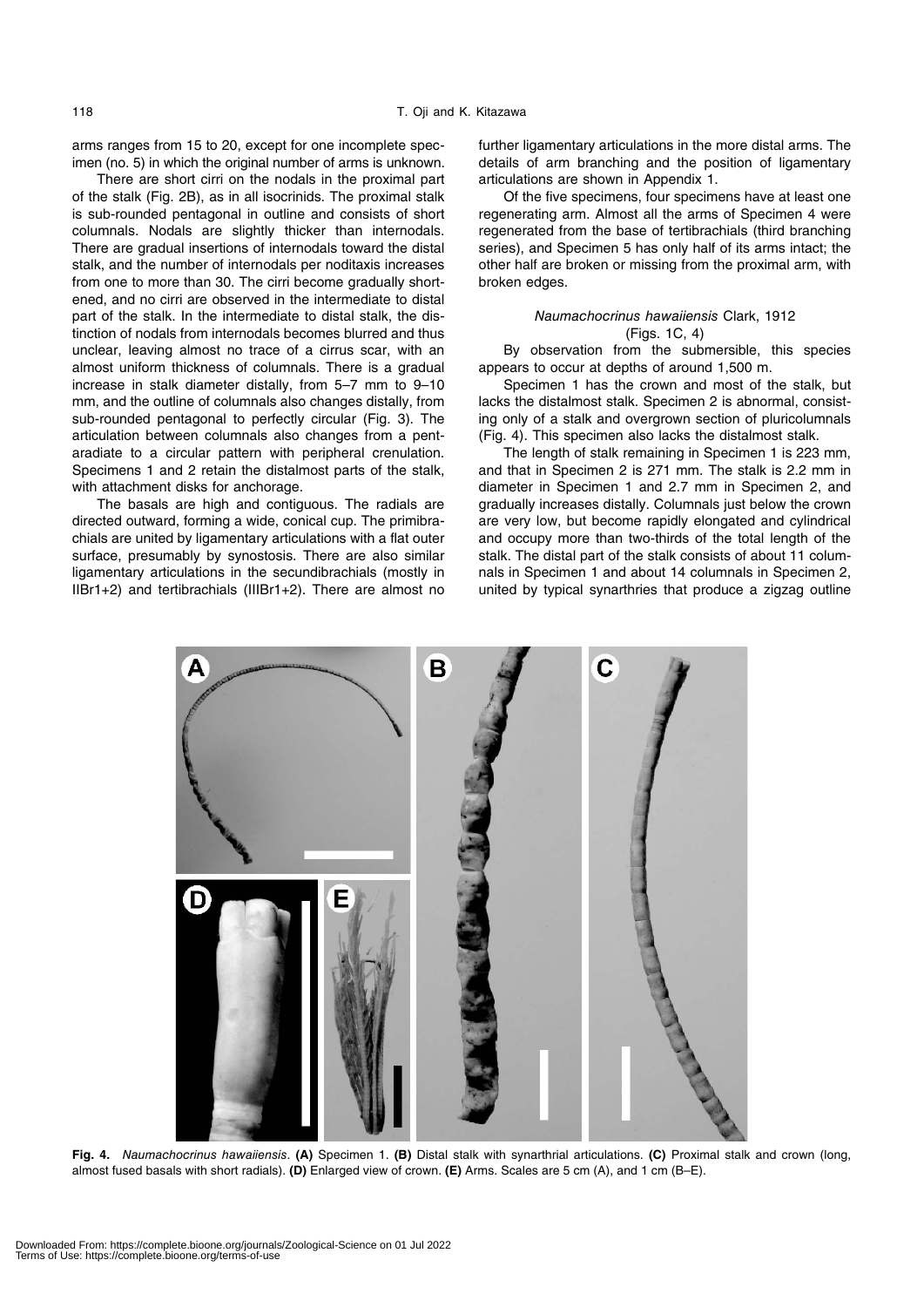with twisting articulations. The distal stalk is oval in cross section, with the major and minor diameters 6.2 mm by 3.2 mm in Specimen 1 and 5.9 mm by 5.2 mm in Specimen 2.

The crown is present only in Specimen 1 (Figs. 4D, E). The theca (basals and radials) is 7.9 mm long and 2.6 mm wide. Infrabasals were not confirmed. The five basals are 6.2 mm high but are almost fused to each other. The radials are low, 1.7 mm high. The arms are fragile, 40.0 mm long, with short brachials and relatively long pinnules. There are two primibrachials, and the second primibrachial is the first axillary. Primibrachials are low and separated (not contiguous). There is no further division of arms, and the number of arms is 10.

The proximal stalk of Specimen 2 tapers distally, with irregularly shaped columnals. We interpret this as an example of an overgrowth, that is, abnormal regeneration after breakage (Oji and Amemiya, 1998), probably due to "decapitation" of the crown and the proximal stalk by sublethal predation. Similar overgrowth has been reported from Democrinus (Donovan and Pawson, 1998).

# **DISCUSSION**

This new discovery of two rare species of stalked crinoids has two important implications, firstly for the taxonomic status of the two species based on the new morphological information, and secondly for an improved understanding of their biogeography and ecology.

#### **Taxonomy**

The existence of cirri in the proximal stalk of Proisocrinus ruberrimus, as well as the pentalobate outline of the columnals with five lanceolate ligamentary fields surrounded by crenulae, strongly suggests that this species should be included in the order Isocrinida rather than in the order Millericrinida. The articulation between the proximal columnals is illustrated for the first time (Fig. 5A). The cirri suggest that P. ruberrimus can be regarded as descended from a species of Isocrinidae. The cirri of P. ruberrimus are very short, and toward the distal stalk become shortened and obscured from extrnal view, and finally disappear completely. Therefore, we regard the cirri of this species as rudimentary.

In Isocrinidae, the function of the cirri is for anchorage. However, the cirri do not function for anchorage at first. New columnals, including cirrus-bearing nodals, develop in the proximal part of the stalk. As the stalk grows, and older columnals are "pushed" distally, the cirri mature and finally start to function in anchoring the whole body by grasping a hard substrate with their terminal claws. All isocrinids appear to autotomize their distal stalk with growth, so that adult specimens do not retain the original juvenile stalk. Proisocrinus ruberrimus abandoned anchorage by cirri and instead retained the attachment disk, characteristic of other stalked crinoids as well as juvenile isocrinids. Therefore, the species probably does not exhibit the continuous stalk growth characteristic of most isocrinids. We regard P. ruberrimus as having derived from some isocrinid species by changing the mode of growth of the stalk and cirri.

We interpret the radiating crenulations on the articular facets of intermediate to distal columnals as the result of secondary secretion of calcite around the original, isocrinidlike columnals, modifying the columnals into a totally different type similar to that of the Millericrinida.

The articulation between the primibachials of P. ruberrimus by synostosis suggests that this species is probably derived from the group of Isocrinidae with cryptosyzygial or synostosial articulation in the primibrachials, rather than from the group with synarthrial articulations. Most isocrinids with cryptosyzygial/synostosial articulations in the primibrachials have originated since the Early Cretaceous (Rasmussen, 1978; Oji, 1985). Thus, the close resemblance of this species to some Jurassic millericrinids (Roux, 1980) is likely superficial and a result of convergence.

Naumachocrinus hawaiiensis is characterized by a cylindrical calyx, ten arms, synarthrial articulations in the mid- to distal stalk, and an attachment disk. Opinions differ about subdivisions of the Bourgueticrinida (i.e., Mironov, 2000; Roux et al., 2003), but if we follow the subdivision by Rasmussen (1978), this large group contains four extant families (Bathycrinidae, Phrynocrinidae, Zeuctocrinidae, and Porphyrocrinidae) that all have some characteristics in common with Naumachocrinus.

Some bathycrinids, such as Democrinus, Conocrinus, and Monachocrinus, have an elongated calyx similar to that of Naumachocrinus. However, the calyces of the former three genera consist of elongated basals and low radials, whereas the calyx of Naumachocrinus consists of very low basals and elongated radials. Thus the similar elongated morphology of the calyx may be a superficial resemblance.

The detailed characteristics of the arms of Naumachocrinus hawaiiensis are apparent for the first time. This species has ten arms, as observed in Democrinus, Conocrinus and Monachocrinus (Bathycrinidae), as opposed to species within the Phrynocrinidae and Zeuctocrinidae, which usually possess more than ten arms. However, like the members of the latter two families, N. hawaiiensis has an attachment disk, whereas bathycrinids characteristically have radicular cirri.

Taking the characters outlined above into consideration, it is difficult to assign Naumachocrinus to the Bathycrinidae, Phrynocrinidae, or Zeuctocrinidae. However, if a combination of evolutionary remodeling of calyx plate morphology was coupled with paedomorphic retention of the juvenile attachment disk until the adult stage, it could reduce the taxonomic importance of the shape of calyx or the attachment disk in classification. This study suggests that the number of arms seems of primary importance in this group. Thus, based on the evidence above, as suggested by Ameziane-Cominardi (1991) and Mironov (2000), we think that Naumachocrinus is better placed in the family Bathycrinidae than in the family Phrynocrinidae.

#### **Biogeography**

The two species reported here have been very rarely reported from the Pacific, although both species must be widely distributed in the Pacific. Up to now, P. ruberrimus has been collected or observed widely in the western and central Pacific, including from the Philippines, Tahiti, Hawaii, and the Okinawa Trough. Such disjunct records could be explained by the habitat restriction of this species to rocky substrates, where trawling or dredging is quite difficult. The records of N. hawaiiensis from Hawaii, Okinawa, and New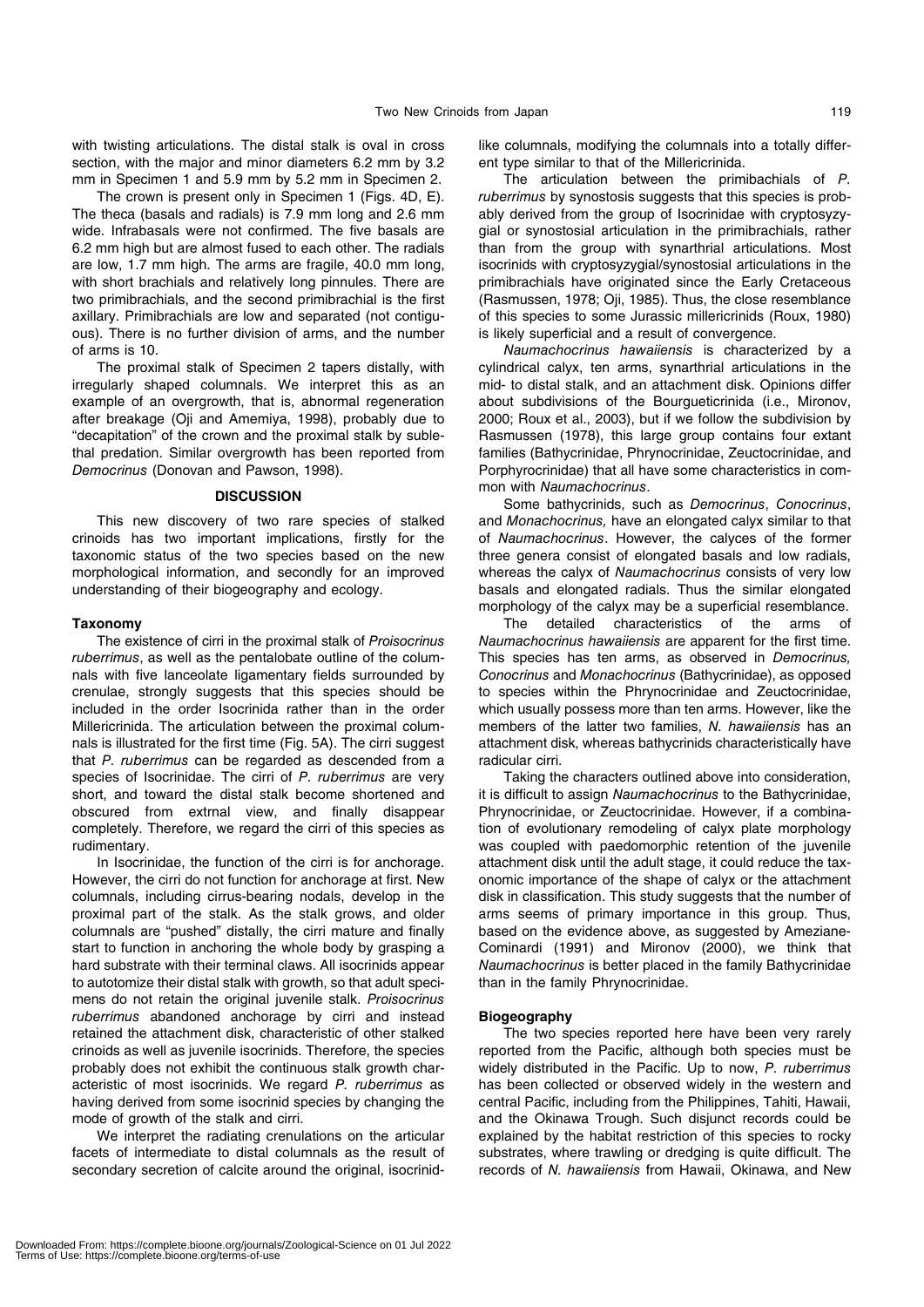Caledonia suggest that this species is more widely distributed than previously thought, though its small size and occurrence on rocky substrates make it difficult to collect.

In conclusion, the two species are not endemic to the Okinawa Trough. It is far more probable that they are pandemic in the west Pacific. Further research could clarify their true extent and ecological zonation across the Pacific region.

# **Ecology**

The high frequency of regenerating arms in the both species from the Okinawa Trough suggests that they are subjected to frequent non-lethal predation. Although the predators are unknown, this has proved a surprising observation in such a deep environment. This is the first discovery of such predation in deep-water crinoids similar to that observed in shallow-water crinoids, and is somewhat contradictory to the previous notion that stalked crinoids are subject to lower predation pressure in deep water. For instance, in the Bahamas and Caribbean, individuals of the isocrinid Endoxocrinus parrae collected from depths <500 m have more numerous regenerated arms than those from depths >500 m (Oji, 1996). Within the Okinawa Trough, stronger predation is expected at depths even greater than 1,500 m, if compared with the case in the western Atlantic. Messing (2007) described the stalked crinoid Porphyrocrinus verrucosus (Porphyrocrinidae) from Palau and reported that two of the three specimens have regenerating crowns. He attributed the cause of regeneration to sublethal predation or to environmental disturbances such as turbulent flow.

Aside from sublethal predation, a possible factor that may induce arm damage and subsequent arm regeneration is environmental disturbance, such as turbidity currents. However, the frequency of such disturbance must be quite low, in comparison with the time required for the growth of crinoids. There are many regenerating arms at different growth stages in individuals among the collected samples, and some individuals have many regenerated arms, whereas one specimen does not have any regeneration. If these patterns of occurrence of regenerated arms are taken into account, it is difficult to attribute the cause of damage to environmental disturbances.

# **ACKNOWLEDGMENTS**

We thank the crew members of Shinkai dive No. 961 and the R/V Yokosuka cruise No. YK-0609 conducted by JAMSTEC for their help in carrying out the dive. We also thank Dave Pawson and Cindy Ahearn for allowing us to examine the holotype of Proisocrinus ruberrimus kept in the U.S. National Museum of Natural History, Smithsonian Institution. We thank Aaron Hunter for reading the manuscript and improving the English text. Alexander Mironov kindly sent us the English abstract of his paper. The nickname "Moulin rouge" for Proisocrinus ruberrimus was provided by Ichizo Kogo, to whom we are very grateful for his colorful imagination. Two anonymous reviewers greatly improved the English of the manuscript, and also gave us many valuable comments.

### **REFERENCES**

- Améziane-Cominardi N (1991) Distribution bathymétrique des pentacrines du Pacifique occidental. Docum Lab Geol Lyon 116: 1– 253
- Clark AH (1910) Proisocrinus, a new genus of the Recent crinoids. Proc US Natl Mus 38: 387–390
- Clark AH (1912) Naumachocrinus, a new genus belonging to the crinoid family Phrynocrinidae. Proc US Natl Mus 42: 195–197
- Clark AH (1923) A revision of the recent representatives of the crinoid family Pentacrinidae, with the diagnoses of two new genera. J Wash Acad Sci 13: 8–12
- Clark AM (1973) Some new taxa of Recent stalked crinoids. Bull Brit Mus (Nat Hist) Zool 25: 265–288
- Cohen BL, Améziane N, Eléaume M, De Forges BR (2004) Crinoid phylogeny: a preliminary analysis (Echinodermata: Crinoidea). Mar Biol 144: 605–617
- Donovan SK, DL Pawson (1998) Proximal growth of the column in bathycrinid crinoids (Echinodermata) following decapitation. Bull Mar Sci 61: 571–579
- Messing CG (2007) The crinoid fauna (Echinodermata: Crinoidea) of Palau. Pac Sci 61: 91–111
- Mironov AN (2000) New taxa of stalked crinoids from the suborder Bourgueticrinina (Echinodermata, Crinoidea). Zool Zhur 79: 712–728 (in Russian)
- Oji T (1985) Early Cretaceous Isocrinus from Northeast Japan. Palaeontology 28: 661–674
- Oji T (1996) Is predation intensity reduced with increasing depth? Evidence from the west Atlantic stalked crinoid Endoxocrinus parrae (Gervais) and implications for the Mesozoic marine revolution. Paleobiology 22: 339–351
- Oji T, Amemiya S (1998) Survival of crinoid stalk fragments and its taphonomic implications: additional discussion. Paleontol Res 2: 285–286
- Rasmussen HW (1978) Articulata. In "Treatise on Invertebrate Paleontology, pt T (Echinodermata 2)" Ed by RC Moore, C Teichert, Geological Society of America and University of Kansas, Boulder, pp T813–T928
- Roux M (1980) Découverte de sites à Crinoides pédonculés (genre Diplocrinus et Proisocrinus) au large de Tahiti. C R Acad Sci D 290: 119
- Roux M (1994) The CALSUB cruise on the bathyal slopes off New Caledonia. Mém Mus Nat d'Hist Nat 21: 319–327
- Roux M (1997) Classification et ontogenèse chez les crinoïdes: une révision nécessaire de la hiérarchie des caractères. Bull Soc Zool France 122: 371–378
- Roux M, Messing CG, Améziane N (2002) Artificial keys to the genera of living stalked crinoids (Echinodermata). Bull Mar Sci 70: 799–830

(Received May 29, 2007 / Accepted September 12, 2007)